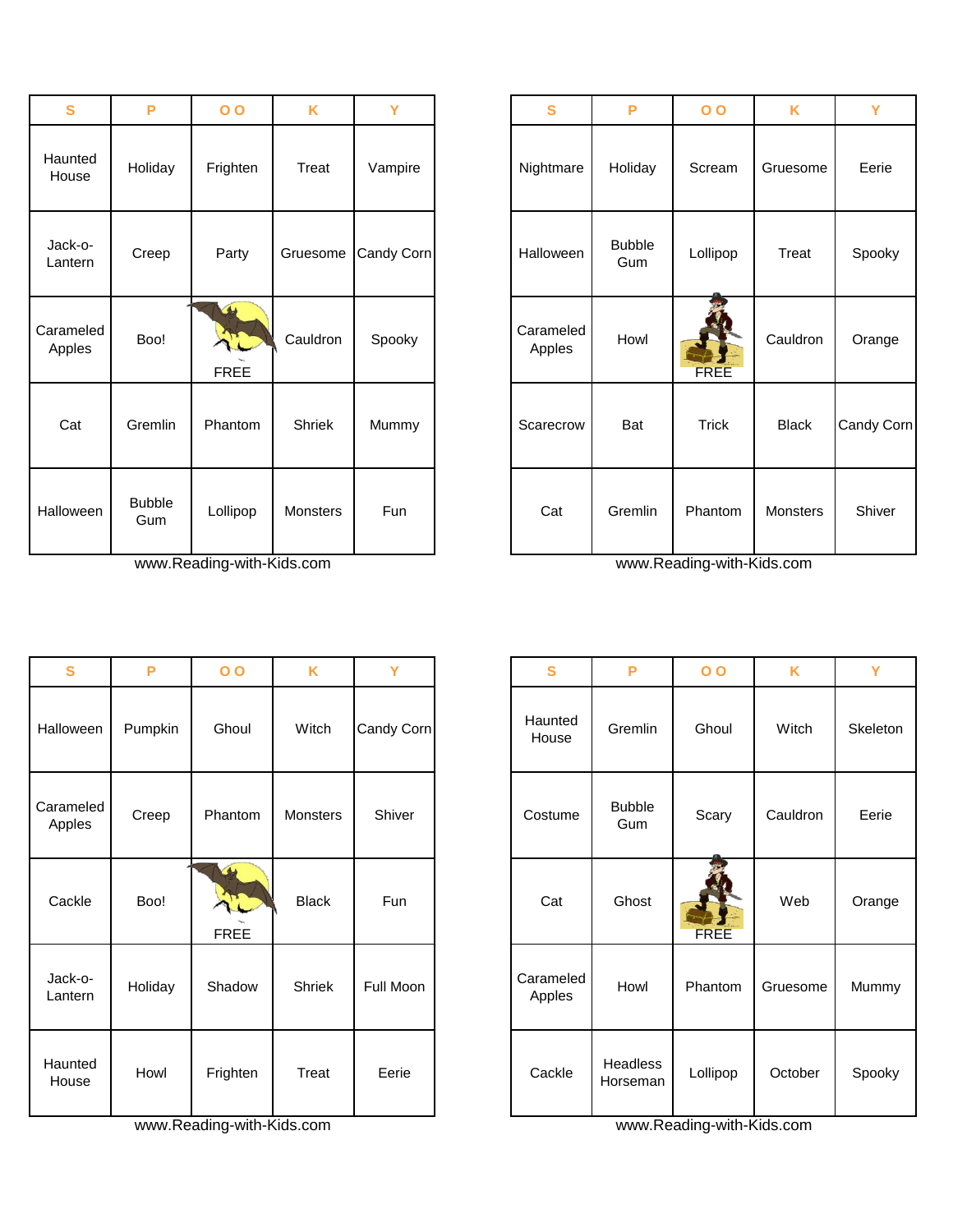| S                  | P                    | 0 <sub>0</sub> | K            | Ÿ         | S                   | P       | 0 <sub>0</sub>               | K        | Y        |
|--------------------|----------------------|----------------|--------------|-----------|---------------------|---------|------------------------------|----------|----------|
| Costume            | <b>Bubble</b><br>Gum | Frighten       | Goblin       | Eerie     | Carameled<br>Apples | Creep   | Party                        | Gruesome | Candy Co |
| Jack-o-<br>Lantern | Holiday              | <b>Trick</b>   | Cauldron     | Full Moon | Costume             | Gremlin | Shadow                       | Witch    | Orange   |
| Haunted<br>House   | Gremlin              | FREE           | Shriek       | Orange    | Cat                 | Boo!    | G<br>EXC<br>C<br><b>FREE</b> | Goblin   | Spook)   |
| Cat                | Pumpkin              | Lollipop       | Treat        | Mummy     | Cackle              | Bat     | Scream                       | October  | Fun      |
| Nightmare          | Creep                | Shadow         | <b>Black</b> | Shiver    | Halloween           | Holiday | Lollipop                     | Treat    | Shiver   |

www.Reading-with-Kids.com www.Reading-with-Kids.com www.Reading-with-Kids.com

| $\mathbf{s}$     | P                    | $\overline{O}$ | K               | Y          | $\mathbf{s}$       | P                           |
|------------------|----------------------|----------------|-----------------|------------|--------------------|-----------------------------|
| Haunted<br>House | Howl                 | Party          | October         | Skeleton   | Cat                | Creep                       |
| Nightmare        | Headless<br>Horseman | <b>Trick</b>   | Shriek          | Fun        | Haunted<br>House   | Holiday                     |
| Cackle           | Holiday              | FREE           | Web             | Candy Corn | Jack-o-<br>Lantern | <b>Bubble</b><br>Gum        |
| Cat              | Creep                | Ghoul          | <b>Monsters</b> | Orange     | Nightmare          | <b>Headless</b><br>Horseman |
| Troll            | Bat                  | Scream         | Goblin          | Spooky     | Halloween          | Ghost                       |

www.Reading-with-Kids.com www.Reading-with-Kids.com www.Reading-with-Kids.com

| $\mathbf{s}$       | P                    | 0 <sub>o</sub> | K            | Y         | S                   | P       | $\overline{O}$        | K        | Ÿ          |
|--------------------|----------------------|----------------|--------------|-----------|---------------------|---------|-----------------------|----------|------------|
| Costume            | <b>Bubble</b><br>Gum | Frighten       | Goblin       | Eerie     | Carameled<br>Apples | Creep   | Party                 | Gruesome | Candy Corn |
| Jack-o-<br>Lantern | Holiday              | <b>Trick</b>   | Cauldron     | Full Moon | Costume             | Gremlin | Shadow                | Witch    | Orange     |
| Haunted<br>House   | Gremlin              | FREE           | Shriek       | Orange    | Cat                 | Boo!    | S<br>J<br><b>FREE</b> | Goblin   | Spooky     |
| Cat                | Pumpkin              | Lollipop       | Treat        | Mummy     | Cackle              | Bat     | Scream                | October  | Fun        |
| ightmare           | Creep                | Shadow         | <b>Black</b> | Shiver    | Halloween           | Holiday | Lollipop              | Treat    | Shiver     |

| S                | P                    | $\overline{O}$ | K               | Y          | $\mathbf{s}$       | P                    | 0 <sub>0</sub>   | K            | Y          |
|------------------|----------------------|----------------|-----------------|------------|--------------------|----------------------|------------------|--------------|------------|
| launted<br>House | Howl                 | Party          | October         | Skeleton   | Cat                | Creep                | Scream           | Gruesome     | Mummy      |
| ghtmare          | Headless<br>Horseman | <b>Trick</b>   | Shriek          | Fun        | Haunted<br>House   | Holiday              | Shadow           | <b>Black</b> | Vampire    |
| Cackle           | Holiday              | FREE           | Web             | Candy Corn | Jack-o-<br>Lantern | <b>Bubble</b><br>Gum | J<br><b>FREE</b> | Monsters     | Spooky     |
| Cat              | Creep                | Ghoul          | <b>Monsters</b> | Orange     | Nightmare          | Headless<br>Horseman | Frighten         | October      | Orange     |
| Troll            | Bat                  | Scream         | Goblin          | Spooky     | Halloween          | Ghost                | Party            | Shriek       | Candy Corn |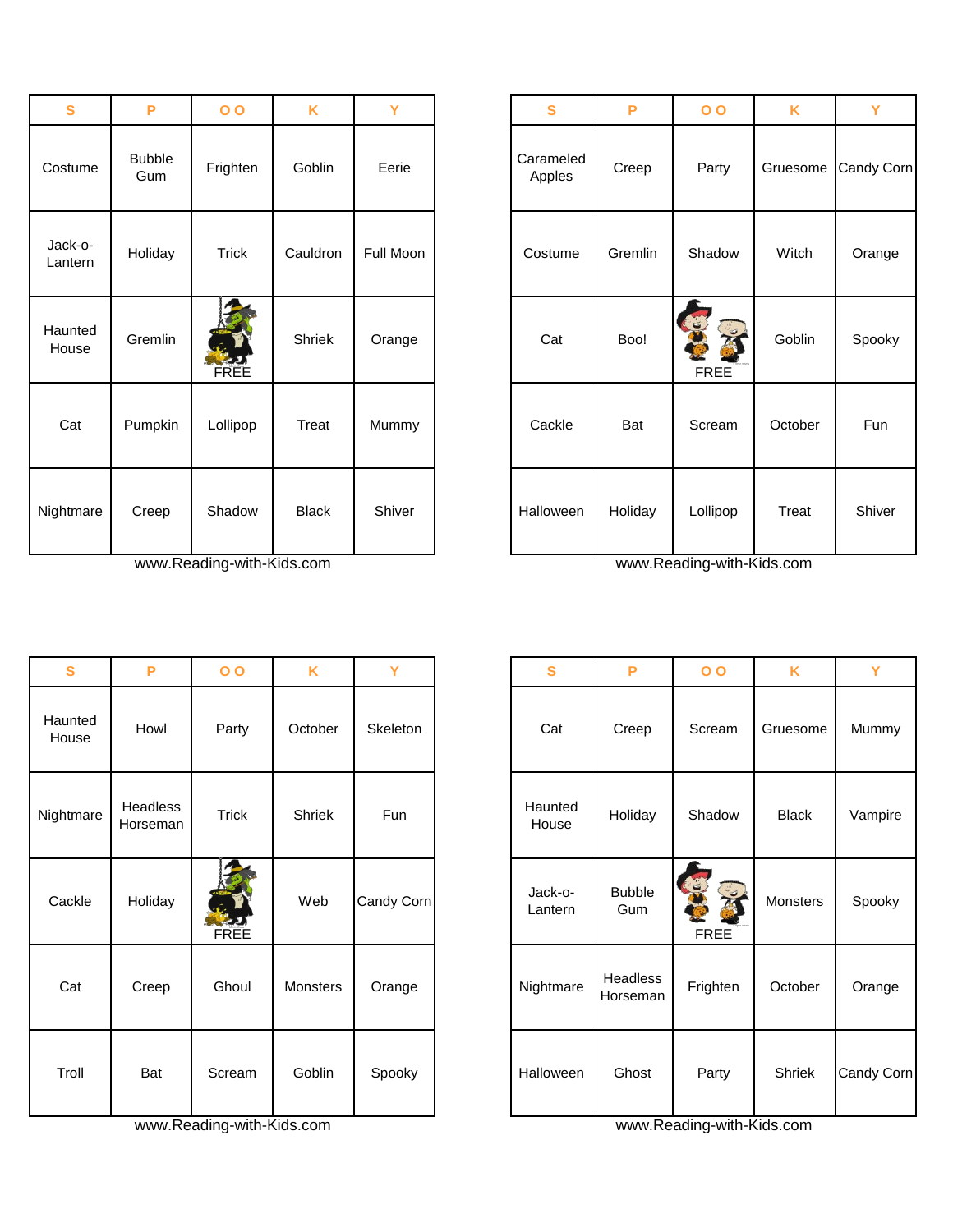| $\mathbf{s}$       | P                    | 0 <sub>0</sub> | K               | Y          | S                   | P                    | $\overline{O}$ | K            | Y        |
|--------------------|----------------------|----------------|-----------------|------------|---------------------|----------------------|----------------|--------------|----------|
| Costume            | Howl                 | Lollipop       | <b>Monsters</b> | Full Moon  | Halloween           | Bat                  | Spider         | Web          | Shiver   |
| Halloween          | Bat                  | <b>Trick</b>   | October         | Spooky     | Troll               | Headless<br>Horseman | Phantom        | Gruesome     | Candy Co |
| Cat                | Headless<br>Horseman | FREE           | Shriek          | Candy Corn | Carameled<br>Apples | Pumpkin              | FREE           | Goblin       | Eerie    |
| Jack-o-<br>Lantern | Pumpkin              | Party          | Witch           | Eerie      | Jack-o-<br>Lantern  | Gremlin              | Frighten       | <b>Black</b> | Vampir   |
| Haunted<br>House   | Holiday              | Shadow         | Web             | Vampire    | Costume             | Boo!                 | Scary          | Shriek       | Fun      |

www.Reading-with-Kids.com www.Reading-with-Kids.com

| S         | P                    | $\overline{O}$ | K            | Y         | S                   | P                    | $\overline{O}$ | K        | Y        |
|-----------|----------------------|----------------|--------------|-----------|---------------------|----------------------|----------------|----------|----------|
| Cat       | Ghost                | <b>Trick</b>   | <b>Black</b> | Shiver    | Carameled<br>Apples | <b>Bubble</b><br>Gum | Spider         | Shriek   | Shiver   |
| Cackle    | Bat                  | Spider         | Witch        | Spooky    | Cat                 | Boo!                 | Shadow         | Cauldron | Skeletor |
| Troll     | Gremlin              | FRÈE           | Gruesome     | Eerie     | Troll               | Ghost                | FREE           | Gruesome | Vampire  |
| Halloween | Headless<br>Horseman | Party          | Goblin       | Skeleton  | Scarecrow           | Pumpkin              | Scream         | Treat    | Spooky   |
| Costume   | Creep                | Frighten       | Cauldron     | Full Moon | Halloween           | Creep                | Lollipop       | October  | Mummy    |

www.Reading-with-Kids.com www.Reading-with-Kids.com

| S             | P                    | 0 <sub>0</sub> | K        | Y          | S                   | P                    | 0 <sub>0</sub> | K             | Y          |
|---------------|----------------------|----------------|----------|------------|---------------------|----------------------|----------------|---------------|------------|
| tume          | Howl                 | Lollipop       | Monsters | Full Moon  | Halloween           | Bat                  | Spider         | Web           | Shiver     |
| ween          | Bat                  | <b>Trick</b>   | October  | Spooky     | Troll               | Headless<br>Horseman | Phantom        | Gruesome      | Candy Corn |
| at,           | Headless<br>Horseman | FRÈE           | Shriek   | Candy Corn | Carameled<br>Apples | Pumpkin              | FREE           | Goblin        | Eerie      |
| k-o-<br>าtern | Pumpkin              | Party          | Witch    | Eerie      | Jack-o-<br>Lantern  | Gremlin              | Frighten       | <b>Black</b>  | Vampire    |
| ınted<br>use  | Holiday              | Shadow         | Web      | Vampire    | Costume             | Boo!                 | Scary          | <b>Shriek</b> | Fun        |

| $\mathbf{s}$ | P                    | 0 <sub>0</sub> | K            | Y         | S                   | P                    | 0 <sub>0</sub> | K        | Y        |
|--------------|----------------------|----------------|--------------|-----------|---------------------|----------------------|----------------|----------|----------|
| Cat          | Ghost                | Trick          | <b>Black</b> | Shiver    | Carameled<br>Apples | <b>Bubble</b><br>Gum | Spider         | Shriek   | Shiver   |
| Cackle       | Bat                  | Spider         | Witch        | Spooky    | Cat                 | Boo!                 | Shadow         | Cauldron | Skeleton |
| Troll        | Gremlin              | FRÈE           | Gruesome     | Eerie     | Troll               | Ghost                | FREE           | Gruesome | Vampire  |
| alloween     | Headless<br>Horseman | Party          | Goblin       | Skeleton  | Scarecrow           | Pumpkin              | Scream         | Treat    | Spooky   |
| costume:     | Creep                | Frighten       | Cauldron     | Full Moon | Halloween           | Creep                | Lollipop       | October  | Mummy    |